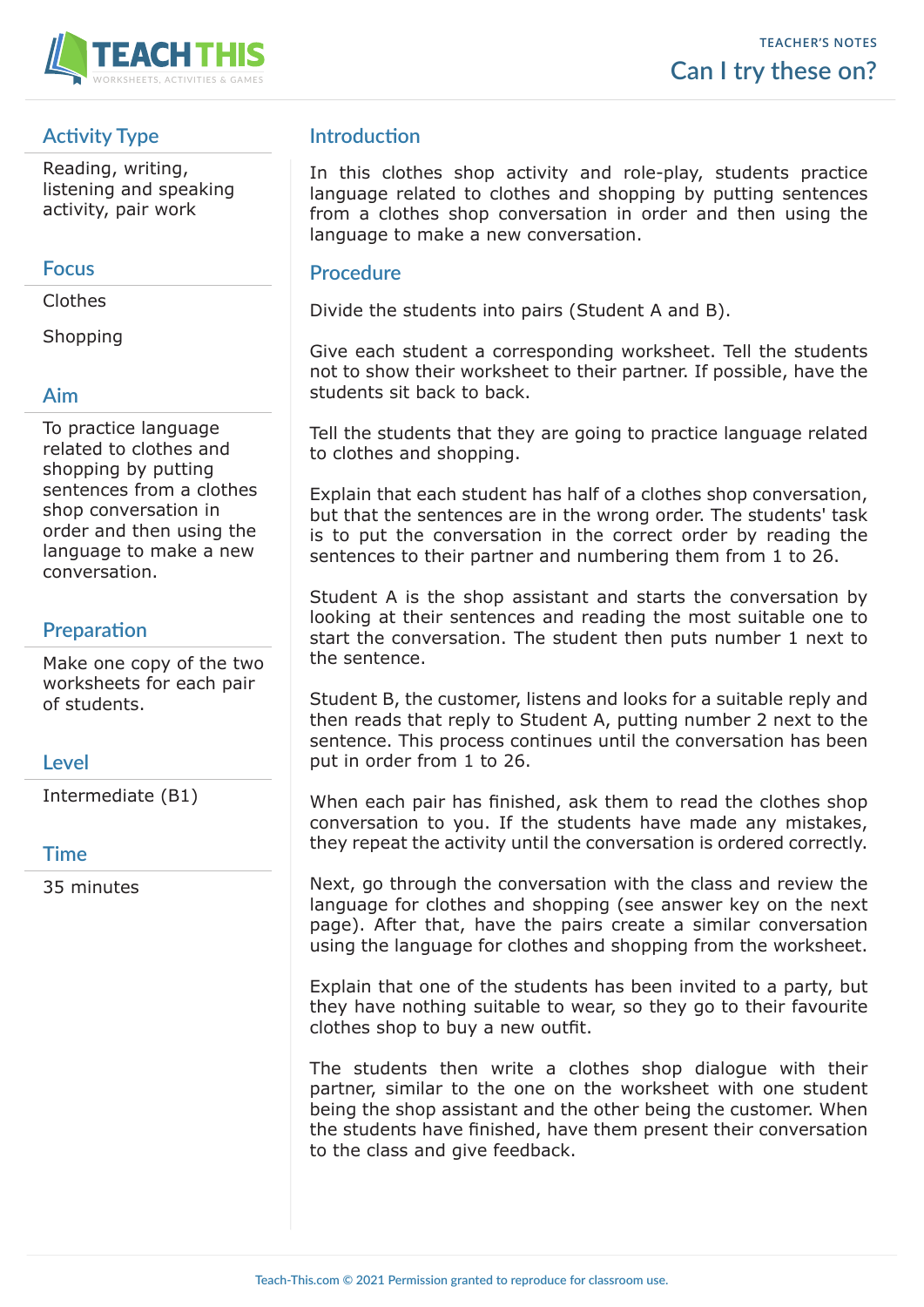

# **Activity Type**

Reading, writing, listening and speaking activity, pair work

## **Focus**

Clothes

**Shopping** 

# **Aim**

To practice language related to clothes and shopping by putting sentences from a clothes shop conversation in order and then using the language to make a new conversation.

# **Preparation**

Make one copy of the two worksheets for each pair of students.

# **Level**

Intermediate (B1)

### **Time**

35 minutes

# **Answer key**

- 1. Can I help you?
- 2. Yes, I'm looking for a dress and a top.
- 3. We have some new dresses just in. What size do you take?
- 4. I'm a size six.
- 5. OK. Have a look through these.
- 6. Great, and where are the tops?
- 7. You can find the tops on the clothes rack in the corner.
- 8. Thanks… Can I try these on?
- 9. Sure. The changing rooms are over there.
- 10. Thank you...
- 11. How are you getting on in there?
- 12. Hmm, OK. The dress fits really well, but the colour doesn't suit me.
- 13. Would you like to try on a different colour?
- 14. Yes, do you have the dress in a lighter shade of yellow?
- 15. We sure do. Here you are. Try it on…
- 16. It looks nice. I'll take it.
- 17. How about the top? Does it fit you?
- 18. The top is too small. Have you got it in a bigger size?
- 19. Well, that's a small size. I'll see if we have it in medium... Yes, here you go.
- 20. Thanks... Oh that fits much better. I'll take it as well.
- 21. Would you like anything else?
- 22. No, I'll just take the dress and top for now.
- 23. OK. That's \$45.98, please. How would you like to pay?
- 24. By debit card.
- 25. Just put your card in here and enter your PIN number... That's great. Here's your receipt. Thank you. Bye.
- 26. Thanks very much. Bye.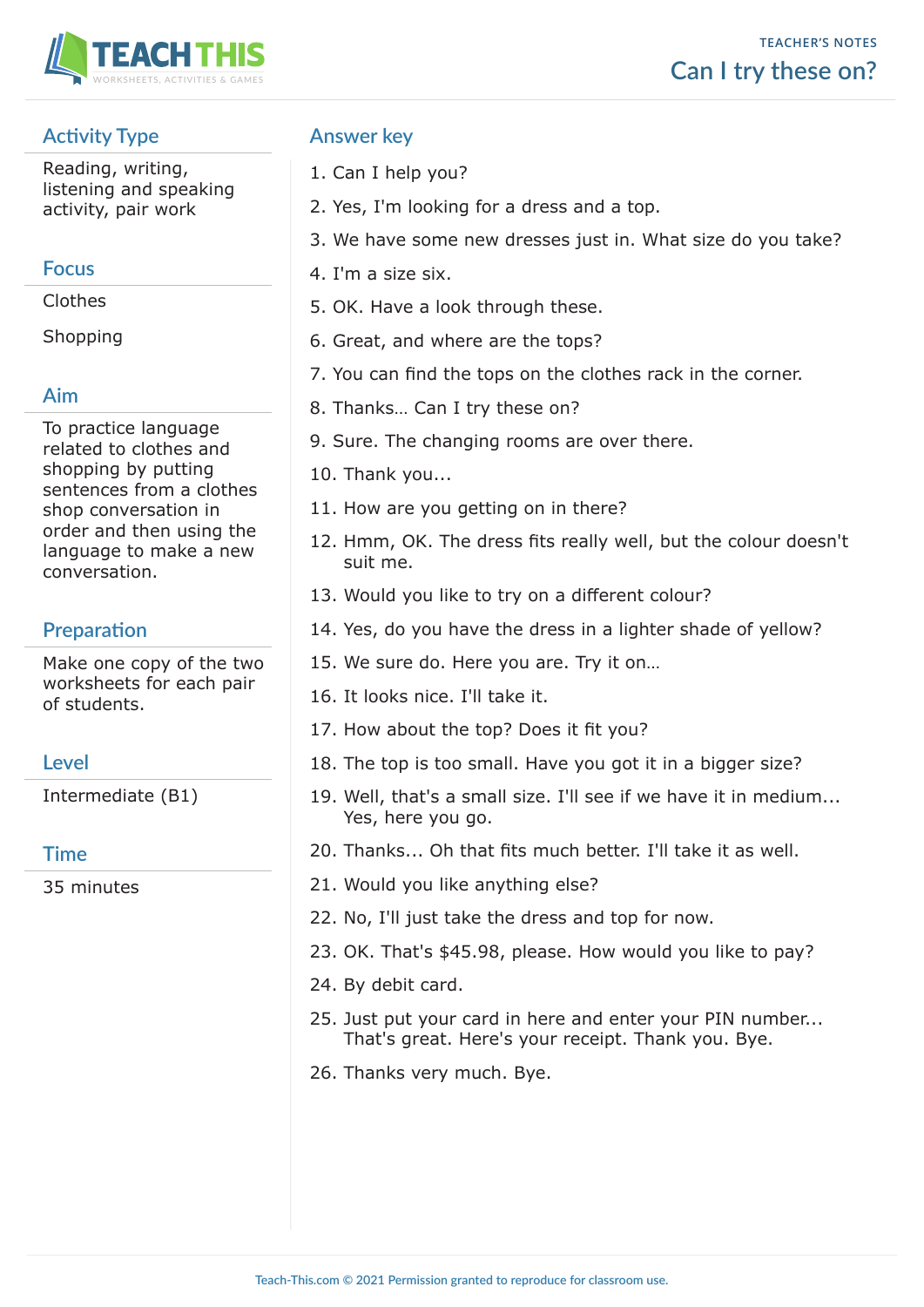

### **Student A**

### **A. You are a shop assistant. Put the clothes shop conversation in the correct order by reading the sentences to Student B and numbering them 1, 3, 5, etc.**

- .......... Would you like anything else?
- .......... We sure do. Here you are. Try it on...
- .......... Just put your card in here and enter your PIN number... That's great. Here's your receipt. Thank you. Bye.
- .......... OK. Have a look through these.
- .......... You can find the tops on the clothes rack in the corner.
- .......... How are you getting on in there?
- .......... OK. That's \$45.98, please. How would you like to pay?
- .......... How about the top? Does it fit you?
- .......... We have some new dresses just in. What size do you take?
- .......... Can I help you?
- .......... Would you like to try on a different colour?



.......... Sure. The changing rooms are over there.

**B. Now, in pairs, write a similar clothes shop dialogue between a shop assistant and customer. The customer is looking for a new outfit to wear to a party at their favourite clothes shop.**

.................................................................................................................................. .................................................................................................................................. .................................................................................................................................. .................................................................................................................................. .................................................................................................................................. .................................................................................................................................. .................................................................................................................................. .................................................................................................................................. .................................................................................................................................. ..................................................................................................................................